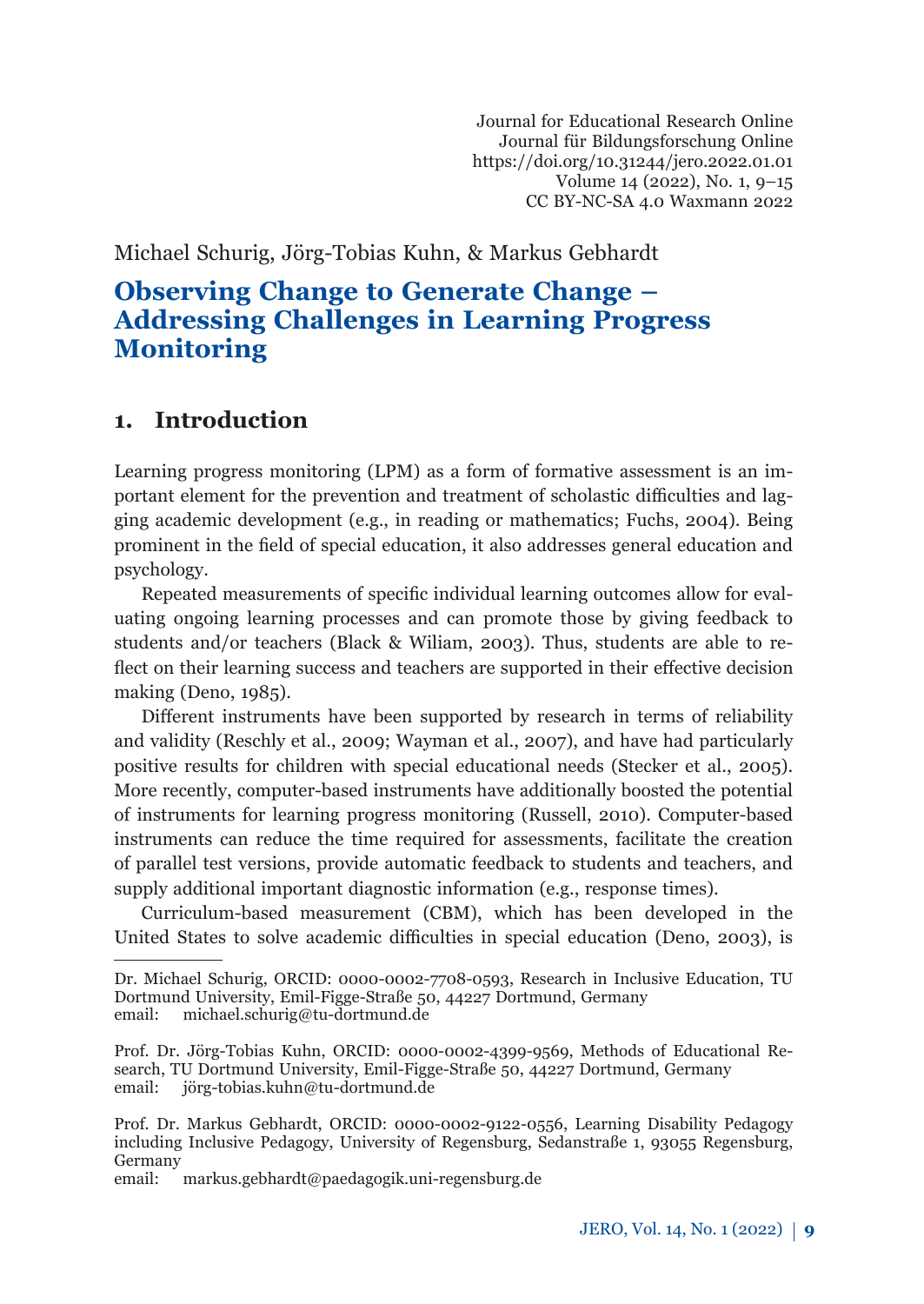#### Michael Schurig, Jörg-Tobias Kuhn, & Markus Gebhardt

probably the most prominent form of LPM. It serves as a namesake for many specific tests and can serve as a prime example for the ongoing development of instruments for learning progress monitoring. However, the CBM framework only focuses on a selection of the tools that were developed to foster data-driven learning. Additionally, many of the alternative approaches and tests do not take into account curricular contents but address domain-specific subdimensions, skills, competences, or robust indicators directly and are more clearly focused on the support of learning. Therefore, we decided to use the broader term of learning progress monitoring. Though analytical frameworks of learning progress like the response-to-intervention approach (Bradley et al., 2005) or the student tracking system (van der Kooij, 2003) and test systems like easyCBM (Alonzo et al., 2006), DIBELS (Kaminski & Good, 1996), CODY (Schwenk et al., 2017), quop (Souvignier et al., 2014), or Levumi (Gebhardt et al., 2016; Mühling et al., 2019) differ with respect to the respective substantial outcomes, goals, and assessment references, it is clear that for a meaningful usage there is need for a strong conceptual framework to support learning (Bennett, 2011). This includes the identification of characteristics and components of the entity under scrutiny (over time) and a clear understanding of how those work together.

### **2. On the Necessity of Measurement Quality**

Like other tests, learning progress monitoring instruments need to possess classical psychometric quality criteria such as objectivity, reliability, and validity (Good & Jefferson, 1998). But, additionally, further criteria have to be regarded. Depending on the test under consideration, it may be a necessity that essential unidimensionality is confirmed (e.g., Anderson et al., 2017), that the test is sensitive to change in learning, and that it is usable in an economic, easy, and simple way for educators, and that the results can be interpreted by non-statisticians (Klauer, 2011). Only in the case of psychometrically sound test instruments can learning progress assessment provide information that can be used in instructional decision-making processes (Gebhardt et al., 2019; Rohwer, 2015; Shapiro, 2013; Wilbert & Linnemann, 2011). Likewise, the tests must be short enough with good reliability so that they take up little learning time, can be used well in the classroom, and do not place too much of a burden on the children (Schurig et al., 2021).

Despite the great interest in this topic, there is only a limited number of instruments available for learning progress monitoring in schools. Both conceptual and methodological challenges can help explain this dearth of instruments. Therefore, it is essential to gather up-to-date research and conduct new studies relating to learning progress monitoring.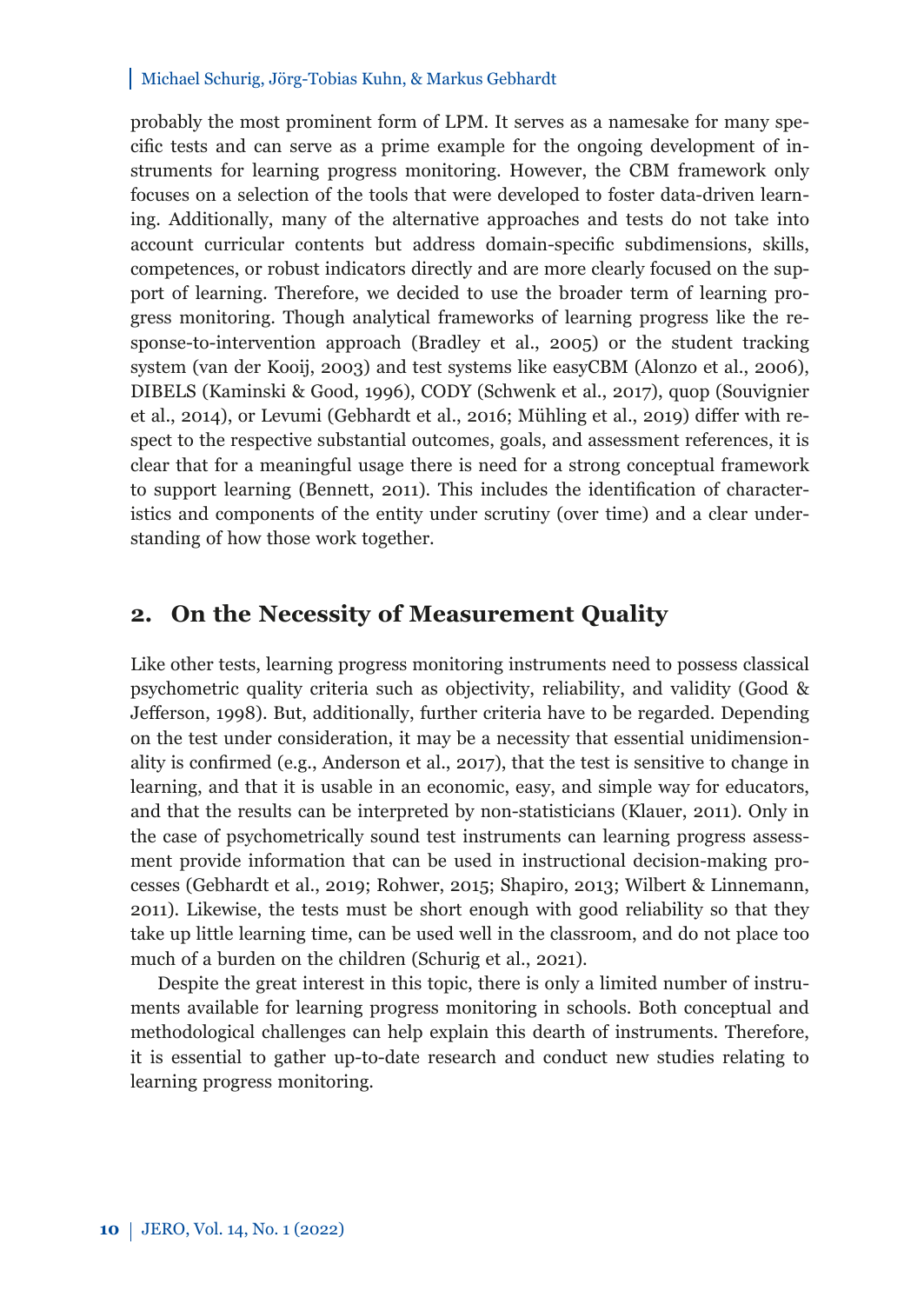# **3. Manuscripts**

The central question in the creation of appropriate measures must always be based on what is needed so that the measures can be used for decision-making. The contributions included in this special issue all address different challenges in creating and exploiting meaningful measures of progress monitoring in instructional practice.

In order to be considered for decision-making, *the practitioners must be able to evaluate the data provided in an unbiased manner*. But studies show that in-service and preservice teachers often have difficulties using the provided data presentation. Florian Klapproth, Lucas Holzhüter, and Tanja Jungmann address this with a study that examines whether preservice teachers' interpretations of measures of progress monitoring are biased by gender stereotypes, the preservice teachers' gender affects their predictions and extrapolations, and whether the insertion of a trend line or lowered data variability diminishes the gender bias. They assessed this by implementing a digital experimental design, using student vignettes of an oral reading fluency assessment over a period of 11 weeks. The evaluation of the effects was done within the framework of an analysis of variance. The results showed that the preservice teachers – female and male alike – were prone to favoring girls. This bias was attenuated when a trend line was plotted to assist in interpretation. Based on these results, possible strategies for the preparation of feedback are discussed and the need for research on data literacy is addressed.

In order to be considered for decision-making, *quality criteria of change measures must be established*. The most import quality dimension of any meaningful measure is the validity, but validity in itself is an elusive construct (Newton & Shaw, 2013). Sterett H. Mercer and Joanna E. Cannon articulate an explicit and testable scoring inference (Kane, 2013) for writing quality that is informed by developmental writing theory and may be able to capture writing quality rather than fluency, as it is often done due to the short times allowed to write in tests. This is integrated in an automated learning progress assessment in written expression. The authors present validity arguments and preliminary validity evidence for the automated approach to learning progress assessment for English written expression in Grades 2–12. To do so, the performance of the automated progress monitoring and its inference was compared to a hand-coded curriculum-based measure with four points of measurement, and measures of writing quality. Acceptable correlations with standardized writing subtests assessing spelling and grammar, but not the subtest assessing substantive quality were found and growth could be observed between fall and spring. These findings are interpreted as evidence that the automated processes can be used to efficiently score narrative writing samples for progress monitoring.

In order to be considered for decision-making, *multiple test forms for learning progress monitoring are needed*. Christin Vanauer, Sarah Chromik, Philipp Doebler, and Jörg-Tobias Kuhn address the question of the equivalence of test book-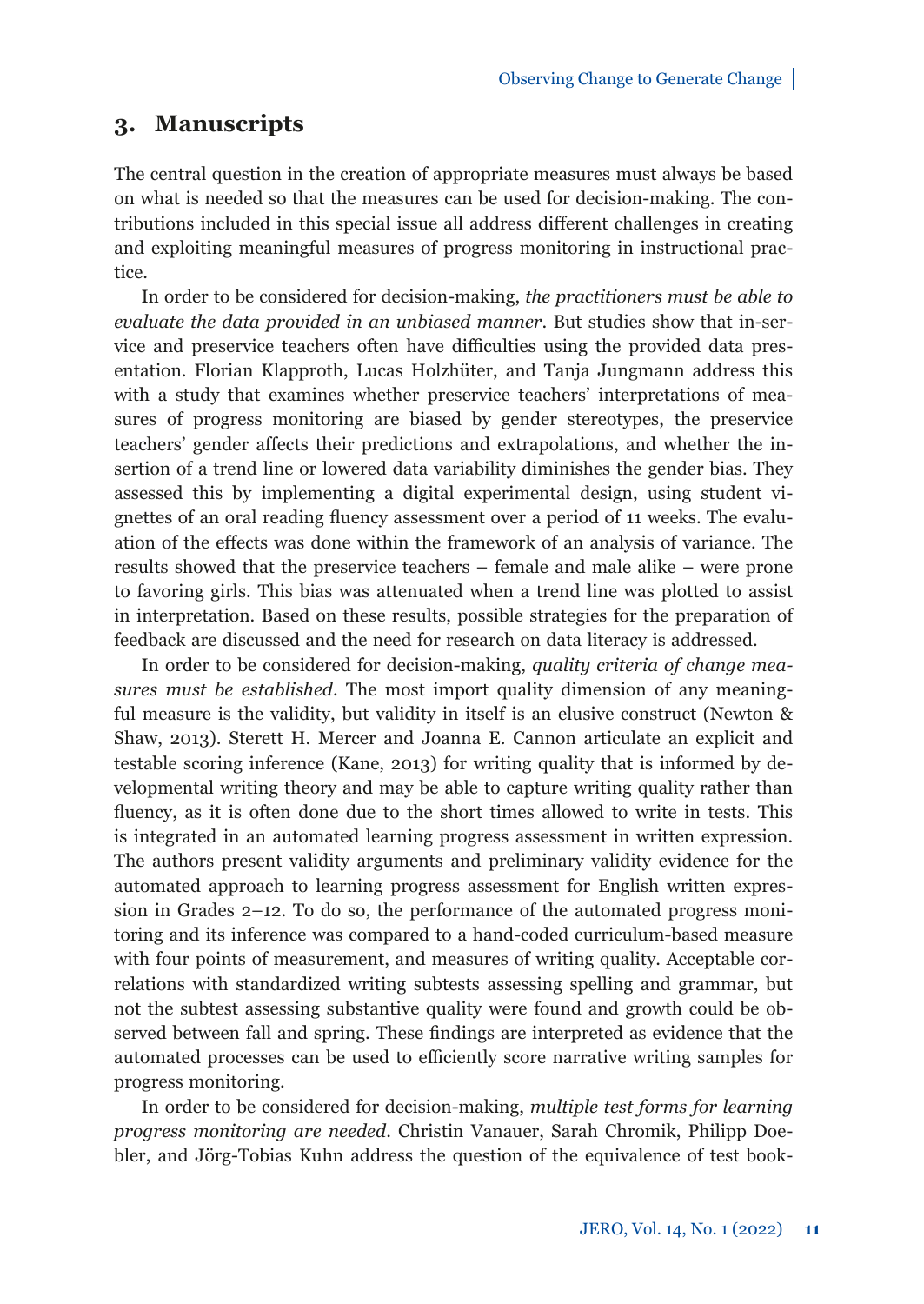#### Michael Schurig, Jörg-Tobias Kuhn, & Markus Gebhardt

lets. Booklet effects were related to between-child variance in generalized mixed linear models, testing the assumption that equal scores from different randomly generated booklets are representing the same latent ability.

At both grade levels considered, the between-booklet variance turned out to be very small relative to the between-child variance. This varied across task types but was not substantial compared with the variance in student performance. The findings could be replicated in two intervention groups in which a response-to-intervention approach was implemented. Thus, the booklets can be considered equivalent for typical application purposes. The implications are discussed with respect to trajectory diagnostics and the construction of equivalent test booklets.

In order to be considered for decision-making, *scores in computerized assessment systems have to be linked even with non-overlapping item sets*. Computerized assessment systems are able to include large item pools from which random items can be drawn as representations of the item universe. But without item overlap or strong theoretical assumptions simple sum scores are no longer comparable directly because the item parameters are assessed separately. Gesa Brunn, Fritjof Freise, and Phillip Doebler introduce the smooth growth and linear deviations Rasch model (SGLDRM) as an extension of Rasch's item response theory model for binary test data to address this matter. In this model, a smoothed global learning parameter is estimated based on splines and individual linear deviations from the global learning can be detected in intercept and slopes. The methodology is illustrated with data from an online dyscalculia assessment and training and recommendations on the implementation as well as possible extensions are given.

In order to be considered for decision-making**,** *a systematic and testable theoretical rationale has to be established*. In order to generate feedback that is compatible with the content and to facilitate the creation of parallel test forms, it is helpful to be able to map the content characteristics of the test in a differentiated manner on an item basis as well. The study by Sven Anderson, Daniel Sommerhoff, Michael Schurig, Stefan Ufer, and Markus Gebhardt investigates the item characteristics of an item-generating system for learning processes monitoring of basic arithmetic operations. Three hypothesized item characteristics are tested in a linear logistic test model. All characteristics are found to be meaningful providing important insights into how to address the challenges in the development of future LPM tests in mathematics.

### **4. Conclusions**

In order to closely monitor changes in learning over time, strong assumptions concerning observed constructs of interest, quality criteria of psychological tests, potential dimensionality, fairness, and test economy should be taken into account. But the challenges for practically applicable procedures do not end at this point; in fact, only the foundation for the further validation and substantive interpretation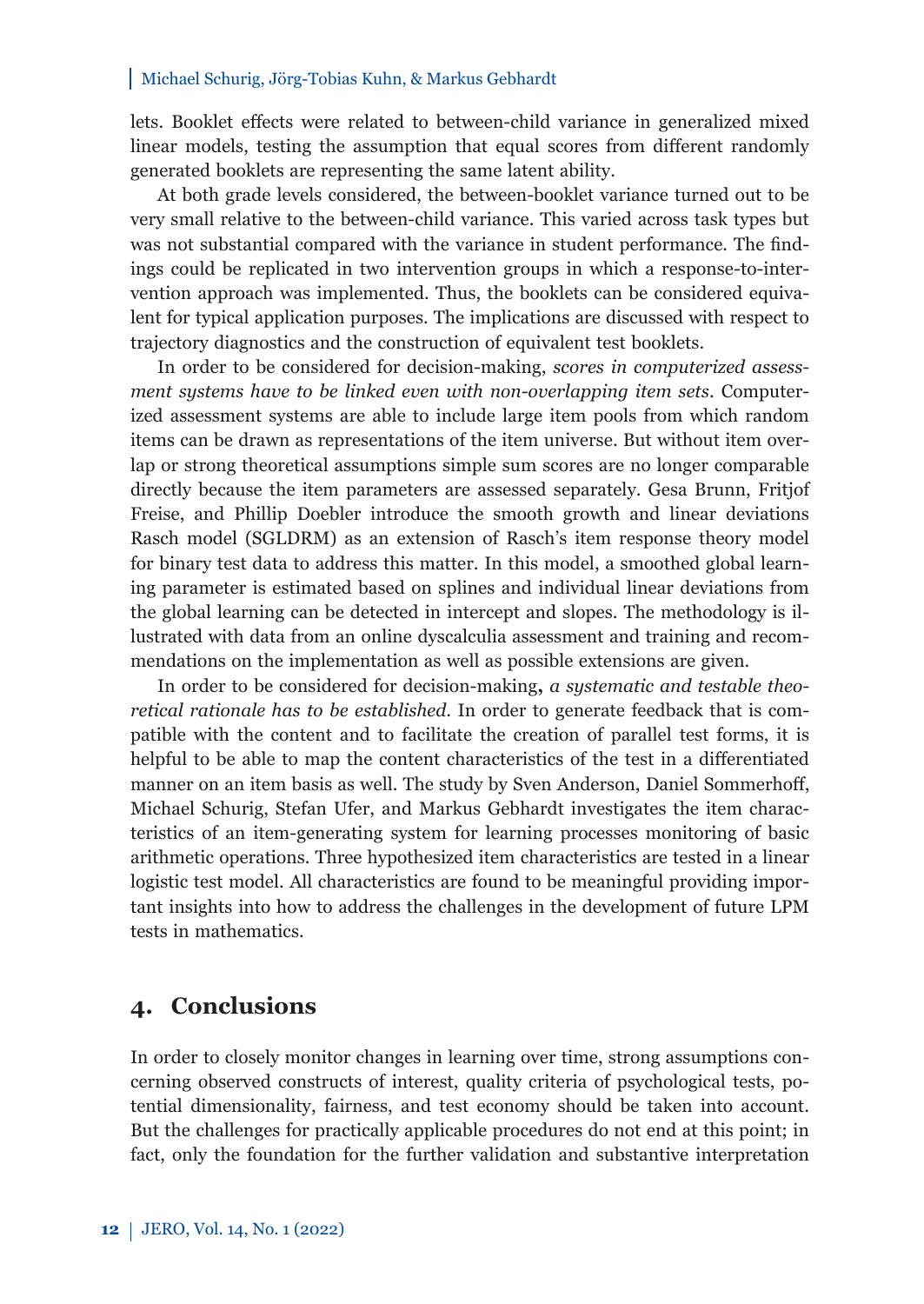of growth values have been created. Taking a broad view, the five interrelated studies in this special issue show the various challenging issues of the research field.

The theoretical constructs must be defined sharply enough to be mapped in a short test. At the same time, however, the ability spectrum must be broad enough to adapt test content development to the target population. In this context, it must also be possible to take into account possible external factors that have an influence on the learning of all students, such as holidays (see Brunn et al.).

Outcome measures of learning processes can refer to more than just ratios to thresholds or norm values, but may include non-linear growth or even profiles. The presentation of the results and the level of detail of the results can therefore be a challenge. How specific can and should a presentation of results be for test takers and test administrators so that a benefit can be derived (see Anderson et al.)? Additionally, possible biases have to be taken into account in the interpretation of test scores. This pertains to both test takers and further stakeholders who are supposed to deal with test scores and integrate them into their professional work, such as teachers who are asked to interpret and extrapolate growth curves (see Klapproth et al.).

Several comparable tests must be provided for formative use, potentially multiplying the number of parameters to be tested. Therefore, determining necessary degrees of measurement invariance over a potentially high number of measurements is another challenge that needs to be addressed (see Vanauer et al.). Related to this is the question of how linkage can be made when test items are potentially used without item-anchoring between measurement points, as is possible with computer-based tests. Moreover, with reference to computer-based tests, the question can be asked to what extent automatic raters are able to emulate human raters in potentially interpretative domains such as language development (see Mercer & Cannon).

There are many hopes associated with systematically implementing formative assessment into individualized learning (e.g., personalized education; Tetzlaff et al., 2021). At the same time, many challenges remain in correctly interpreting and utilizing results from formative approaches. All contributors were able to present innovative approaches for one or even several of the development areas of formative assessment and we are excited that several methodological challenges have been addressed in the contributions to this special issue. The observation of change, as well as fostering change in individual learning remains a demanding task, but our methods are adapting.

### **References**

- Alonzo J., Tindal G., Ulmer K., & Glasgow A. (2006). *easyCBM® online progress monitoring assessment system*. Behavioral Research and Teaching, University of Oregon. http://easycbm.com
- Anderson, D., Kahn, J. D., & Tindal, G. (2017). Exploring the robustness of a unidimensional item response theory model with empirically multidimensional data.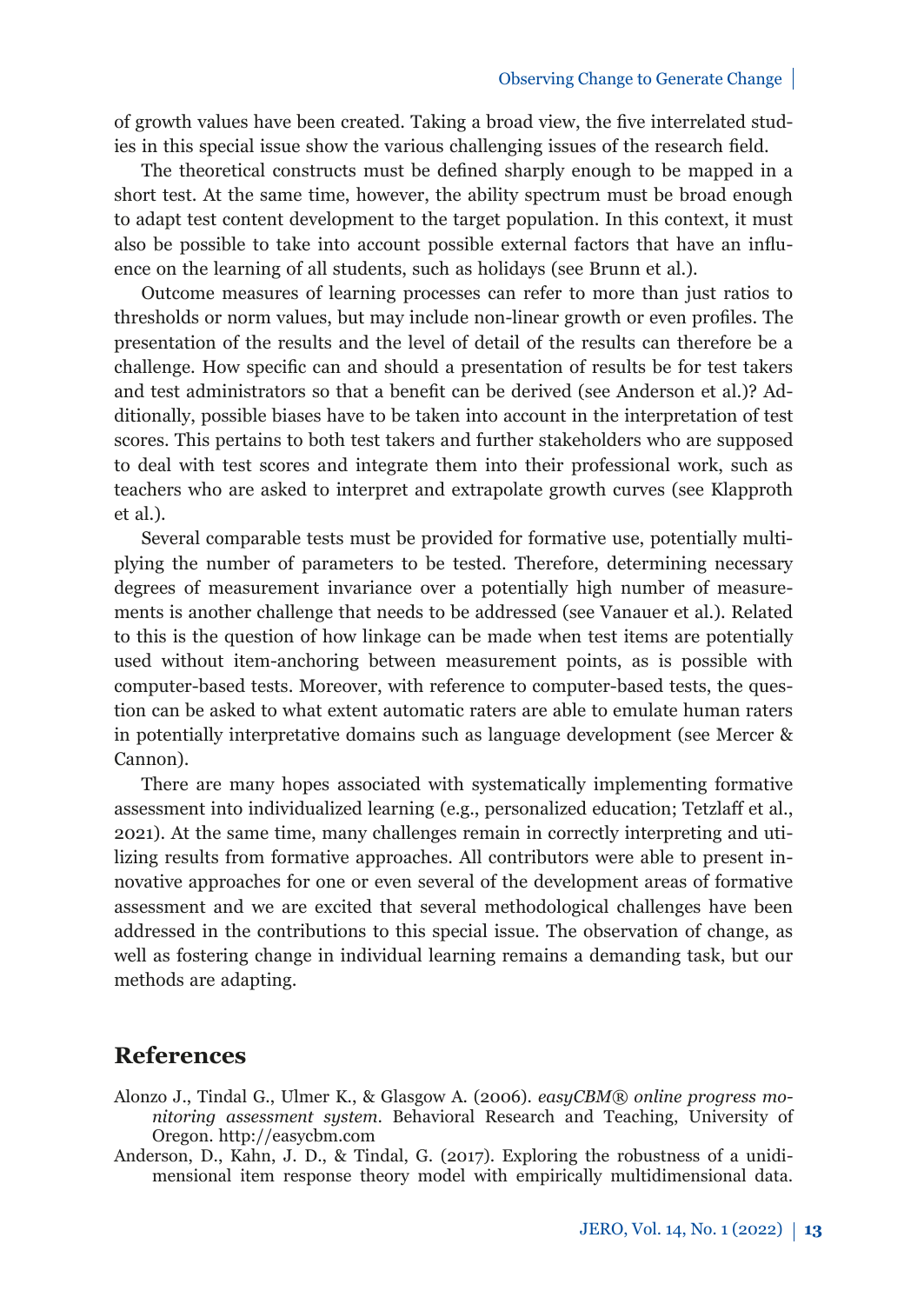#### Michael Schurig, Jörg-Tobias Kuhn, & Markus Gebhardt

*Applied Measurement in Education, 30*[\(3\), 163–177. https://doi.org/10.1080/08](https://doi.org/10.1080/08957347.2017.1316277) 957347.2017.1316277

- Bennett, R. E. (2011). Formative assessment: A critical review. *Assessment in [Education: Principles, Policy & Practice, 18](https://doi.org/10.1080/0969594X.2010.513678)*(1), 5–25. https://doi.org/10.1080/09 69594X.2010.513678
- Black, P., & Wiliam, D. (2003). 'In praise of educational research': Formative assessment. *[British Educational Research Journal, 29](https://doi.org/10.1080/0141192032000133721)*(5), 623–637. https://doi. org/10.1080/0141192032000133721
- Bradley, R., Danielson, L., & Doolittle, J. (2005). Response to intervention. *Journal of Learning Disabilities, 38*[\(6\), 485–486. https://doi.org/10.1177/00222194050380](https://doi.org/10.1177/00222194050380060201) 060201
- Deno, S. L. (1985). Curriculum-based measurement: The emerging alternative. *Exceptional Children, 52*[\(3\), 219–232. https://doi.org/10.1177/001440298505](https://doi.org/10.1177/001440298505200303) 200303
- Deno, S. L. (2003). Developments in curriculum-based measurement. *The Journal of Special Education, 37*(3), 184–192. https://doi.org/10.1177/00224669030370030  $801$
- Fuchs, L. S. (2004). The past, present, and future of curriculum-based measurement research. *School Psychology Review, 33*[\(2\), 188–192. https://doi.org/10.1080/0279](https://doi.org/10.1080/02796015.2004.12086241) 6015.2004.12086241
- Gebhardt, M., DeVries, J. M., Jungjohann, J., Casale, G., Gegenfurtner, A., & Kuhn, T.-J. (2019). Measurement invariance of a direct behavior rating multi item scale across occasions. *Social Sciences, 8*[\(2\), Article 46. https://doi.org/10.3390/soc](https://doi.org/10.3390/socsci8020046)sci8020046
- Gebhardt, M., Diehl, K., & Mühling, A. (2016). Online Lernverlaufsmessung für alle SchülerInnen in inklusiven Klassen. www.LEVUMI.de [Online learning progress monitoring for all students in inclusive classes. www.LEVUMI.de]. *Zeitschrift für Heilpädagogik, 67*(10), 444–453.
- Good, R., & Jefferson, G. (1998). Contemporary perspectives on curriculum-based measurement validity. In M. R. Shinn (Ed.), *Advanced applications of curriculumbased measurement* (pp. 61–88). Guilford.
- Kaminski R. A., & Good R. H. (1996). Toward a technology for assessing basic early literacy skills. *School Psychology Review, 25*(2), 215–227.
- Kane, M. T. (2013). Validating the interpretations and uses of test scores. *Journal of Educational Measurement, 50*(1), 1–73. https://doi.org/10.1111/jedm.12000
- Klauer, K. J. (2011). Lernverlaufsdiagnostik Konzept, Schwierigkeiten und Möglichkeiten [Diagnosing the course of learning – Concept, difficulties and chances]. *Empirische Sonderpädagogik*, *3*(3), 207–224.
- Mühling, A., Jungjohann, J., & Gebhardt, M. (2019). Progress monitoring in primary education using Levumi: A case study. In H. Lane, S. Zvacek, & J. Uhomoibhi (Eds.), *CSEDU 2019. Proceedings of the 11th International Conference on Computer Supported Education* (pp. 137–144). SCITEPRESS – Science and Technology Publications.
- Newton, P. E., & Shaw, S. D. (2013). Standards for talking and thinking about validity. *Psychological Methods, 18*(3), 301–319. https://doi.org/10.1037/a0032969
- Reschly, A. L, Busch, T. W., Betts, J., Deno, S. L., & Long, J. D. (2009). Curriculum-Based Measurement Oral Reading as an indicator of reading achievement: A metaanalysis of the correlational evidence. *Journal of School Psychology, 47*(6), 427– 469. https://doi.org/10.1016/j.jsp.2009.07.001
- Rohwer, G. (2015). Bemerkungen zu einem Testverfahren für Lernfortschritte [Remarks on a test procedure for long-term learning progress]. *Journal for Educational Research Online, 7*(2), 147–156.